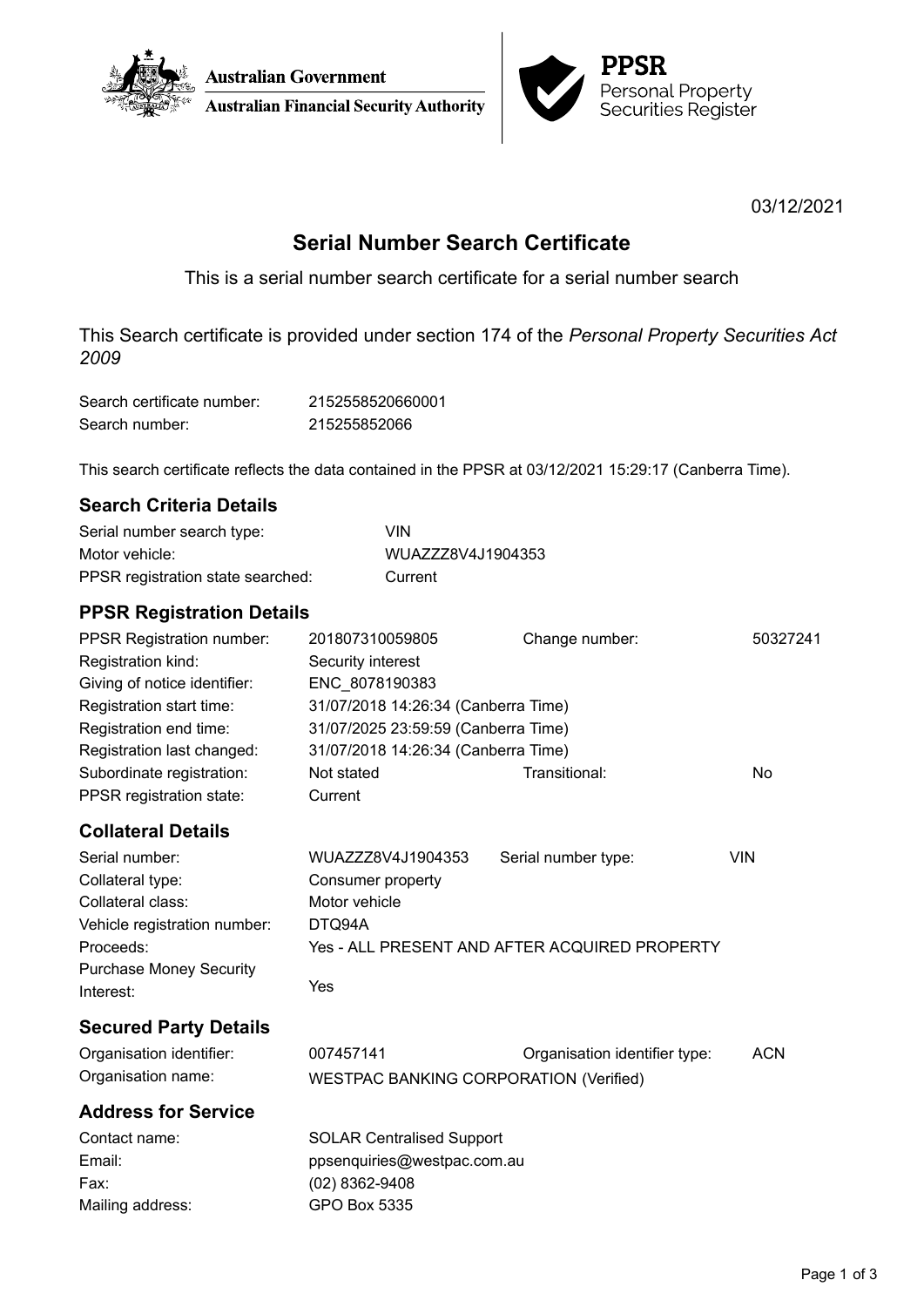|                   | Sydney           |      |
|-------------------|------------------|------|
|                   | <b>NSW</b>       | 2001 |
|                   | <b>AUSTRALIA</b> |      |
| Physical address: | 275 Kent Street  |      |
|                   | Sydney           |      |
|                   | <b>NSW</b>       | 2000 |
|                   | <b>AUSTRALIA</b> |      |

### **Additional Motor Vehicle Details – NEVDIS**

| Identifier number:                | WUAZZZ8V4J1904353        | Identifier type:          | VIN        |
|-----------------------------------|--------------------------|---------------------------|------------|
| Vehicle type:                     | CAR / SMALL              | Make:                     | <b>AUD</b> |
|                                   | <b>PASSENGER VEHICLE</b> |                           |            |
| <b>Body type:</b>                 | <b>SEDAN</b>             | Model:                    | RS3        |
| Colour:                           | <b>GREY</b>              | Engine number:            | DAZ15958   |
| Registration plate number: DTQ94A |                          | State vehicle registered: | <b>NSW</b> |
| <b>Registration expiry:</b>       | 30 Apr 2022              |                           |            |
| Year of manufacture:              | No data recorded.        | Year/Month of compliance: | 2018-02    |

### **NEVDIS Written-off Vehicle Notification:**

• Not recorded as written-off.

### **NEVDIS Stolen Vehicle Notification:**

• Not recorded as stolen.

Tasmanian stolen vehicle information is currently unavailable from this service. For information about the status of Tasmanian vehicles, go to:

<https://www.transport.tas.gov.au/MRSWebInterface/public/regoLookup/registrationLookup.jsf> (Note: you will need to provide the vehicle registration plate number to search this site).

A stolen vehicle notification, or the absence of one, does not necessarily mean a vehicle is or is not stolen.

If there is a stolen vehicle notification you wish to enquire about, you should contact the police force in the State or Territory indicated immediately after the date in the notification. The reference number at the end of the notification should be quoted as a part of your enquiry.

Please note that there may be multiple stolen notifications shown. A stolen notification can be for a VIN, Plate, Chassis and/or Engine.

Vehicle information is requested from Austroads NEVDIS database for each transaction involving a vehicle VIN or Chassis Number on the PPSR. The data is not part of interests registered on the PPSR and it is presented without any guarantee regarding its accuracy.

The NEVDIS data is intended to assist users with checking that the VIN or Chassis Number they entered, along with information they have about the vehicle from other sources, is accurate and to provide users with any data held on NEVDIS about a vehicle's stolen or written off status.

State and territory road agencies are the source of NEVDIS data and the primary point of contact for enquiries, errors and corrections.

Access to and use of data provided through the PPSR is subject to the PPSR General Conditions of Use and applicable third party data conditions (which can be obtained at *[www.ppsr.gov.au](http://www.ppsr.gov.au)*). To the extent permitted by law, all data provided through the PPSR is made available without any representation or warranty of any kind (without limitation in respect to accuracy) and the Commonwealth, and our third party data providers (which includes any person mentioned in the Third Party Data Conditions as providing information through the PPSR),